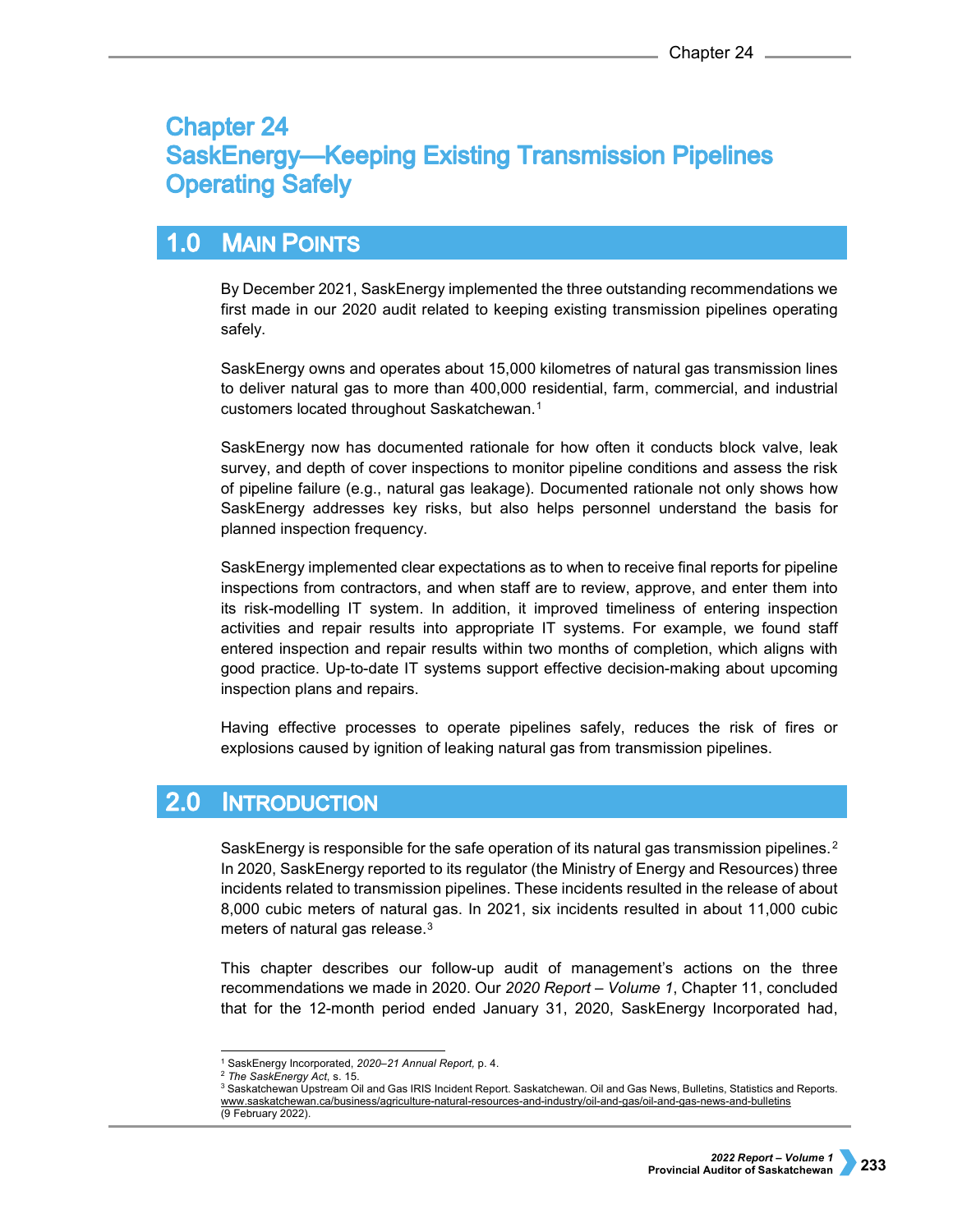except in the areas of three recommendations, effective processes to keep existing natural gas transmission pipelines operating safely.

To conduct this audit engagement, we followed the standards for assurance engagements published in the *CPA Canada Handbook—Assurance* (CSAE 3001). To evaluate SaskEnergy's progress toward meeting our recommendations, we used the relevant criteria from the original audit. SaskEnergy's management agreed with the criteria in the original audit.

To complete this follow-up audit, we interviewed key SaskEnergy staff, and examined policies, plans, and other records related to inspections of natural gas transmission pipelines. We also tested a sample of pipeline inspections, surveys, and repairs to assess whether inspection results were entered into appropriate IT systems.

#### $3.0<sub>1</sub>$ **STATUS OF RECOMMENDATIONS**

This section sets out each recommendation including the date on which the Standing Committee on Crown and Central Agencies agreed to the recommendation, the status of the recommendation at December 31, 2021, and SaskEnergy's actions up to that date.

#### $3.1$ **Expected Frequency for All Pipeline Inspections Documented**

*We recommended SaskEnergy Incorporated document the rationale for how often it carries out each of its transmission pipeline inspection activities.* (*2020 Report – Volume 1*, p. 143, Recommendation 1; Crown and Central Agencies Committee agreement August 23, 2021)

## **Status**—Implemented

SaskEnergy updated its Pipeline Integrity Management Program to include rationale for the frequency of its transmission pipeline inspection activities it did not previously document (i.e., block valves, depth of cover, leak surveys).

The Program's purpose is to maintain the safety and reliability of natural gas pipelines and other materials forming part of the transmission pipelines (e.g., block valves), to manage risks, and to keep employees, the public, and the environment safe.[4](#page-1-0) The Program describes a series of inspection activities designed to detect pipeline defects such as corrosion and cracking.

In spring 2020, SaskEnergy staff updated the Program to document rationale for frequency of block valve inspections, leak surveys, and depth of cover inspections, which were not documented during our original audit in 2020. See **Figure 1** for a description of these three inspections and planned frequency for each.

<span id="page-1-0"></span> <sup>4</sup> SaskEnergy, *Pipeline Integrity Management Program*.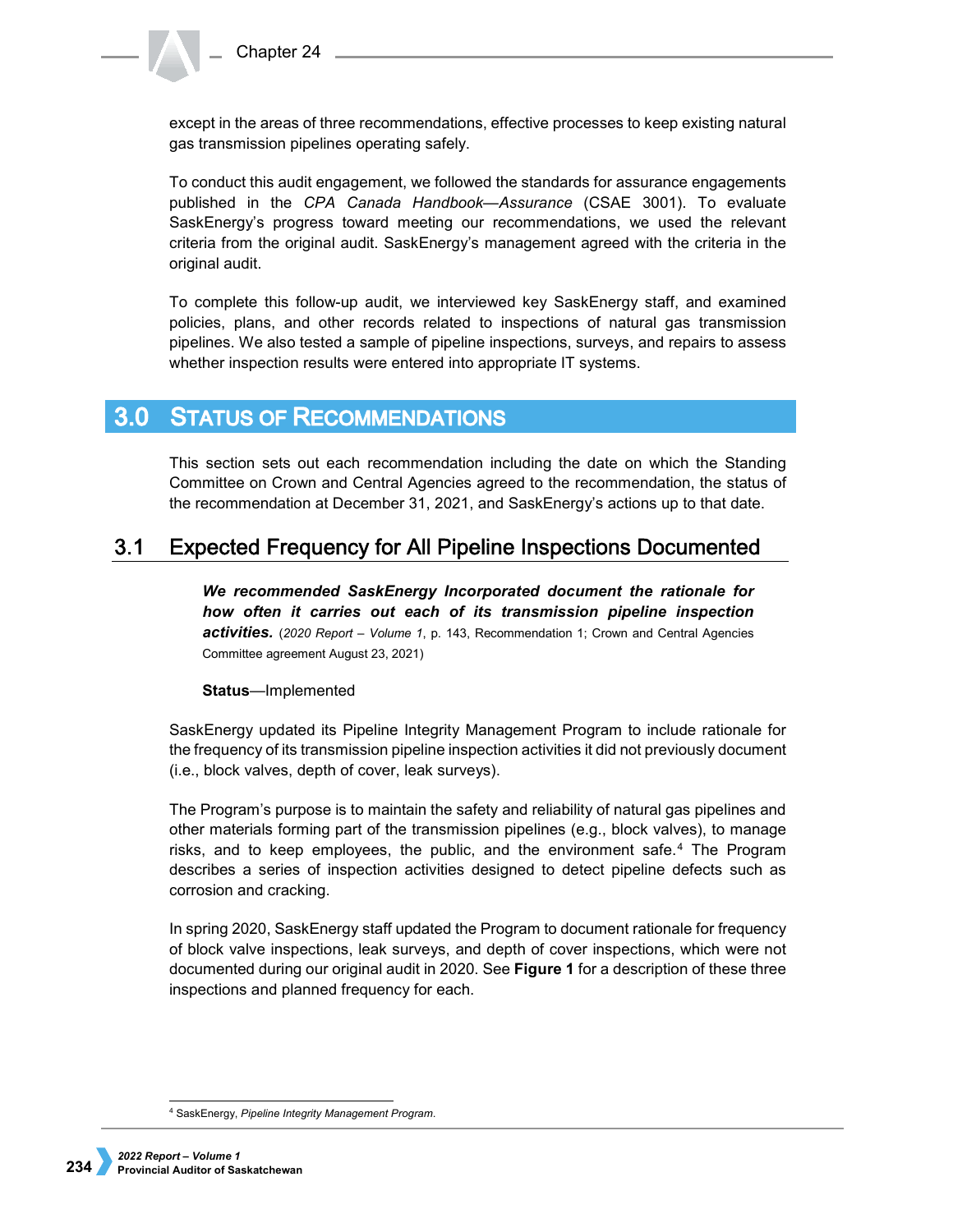| <b>Activity</b>                          | <b>Description</b>                                                                                                                                                                                                                                                                                                        | <b>Planned Inspection Frequency</b>                                                                                                                                                                                                                                                           |  |
|------------------------------------------|---------------------------------------------------------------------------------------------------------------------------------------------------------------------------------------------------------------------------------------------------------------------------------------------------------------------------|-----------------------------------------------------------------------------------------------------------------------------------------------------------------------------------------------------------------------------------------------------------------------------------------------|--|
| <b>Block Valve</b><br><b>Inspections</b> | Looks for corrosion, cracking, leaks, and<br>damage of block valves (areas that cannot<br>be inspected by, or may not provide<br>accurate results, through an in-line<br>inspection)<br>Block valves are used to stop the flow of<br>natural gas through a pipe (about 400<br>valves in the transmission pipeline system) | Inspect approximately 20 of 400 block valves<br>each year (i.e., all block valves inspected over<br>a 20-year period)<br>Prioritizes inspections based on the combined<br>risk of the pipeline the block valve is designed<br>to control                                                      |  |
| Depth of<br>Cover<br>Surveys             | Assesses the depth of the ground soil<br>covering the pipeline to ensure it is<br>sufficient                                                                                                                                                                                                                              | Completed depth of cover surveys of all non-<br>class 1 pipelines in 2021 (see Section 4.0 for<br>class information)<br>Ongoing monitoring for depth of cover through<br>other inspection activities (e.g., geo-hazard<br>inspections) for high-risk areas                                    |  |
| Leak<br><b>Surveys</b>                   | Identifies dead spots in vegetation along<br>the pipelines and senses gas (technology<br>varies on survey type) indicating a pipeline<br>is leaking natural gas                                                                                                                                                           | Conduct an aerial leak survey on the entire<br>transmission pipeline system annually<br>Conduct ground leak surveys on class 2 and 3<br>locations annually (see Section 4.0 for class<br>information)<br>Conduct ground leak survey on the entire<br>transmission system on a four-year cycle |  |

**Figure 1—Major Transmission Pipeline Inspection Activities and Planned Frequency**

Source: Adapted from various SaskEnergy documents and records.

SaskEnergy established the frequency of these inspections based on its staff's (e.g., pipeline operators) professional judgment and understanding of current industry practices.[5](#page-2-0) SaskEnergy outlined rationale for inspection frequency based on risks related to different types of pipeline defects (e.g., corrosion, cracking and dents), as well as risks related to external interference or the environment surrounding the pipeline (e.g., ground movement).

We found SaskEnergy completed depth of cover and leak survey inspections as planned, but only completed a portion of expected block valve inspections due to budget constraints for the period of October 2020 to November 2021 (i.e., completed five inspections compared to 11 planned). SaskEnergy plans to catch up on the remaining current year's block valve inspections in 2022–23.

Having documented rationale for the planned frequency of all types of inspection activities aids SaskEnergy in ensuring its plans adequately address pipeline integrity risks.

### $3.2$ Timely Inclusion of Completed Inspection Results and Repairs in IT Systems

*We recommended SaskEnergy Incorporated implement timeframes for including the results of inspections of transmission pipelines into its riskmodelling IT system.* (*2020 Report – Volume 1*, p. 148, Recommendation 2; Crown and Central Agencies Committee agreement August 23, 2021)

**Status**—Implemented

<span id="page-2-0"></span> <sup>5</sup> Canadian Standards Association (CSA) Z662 is a standard governing oil and gas pipeline systems. CSA Z662-19 generally expects pipeline operators to use professional judgment to set the timing and frequency of inspection activities.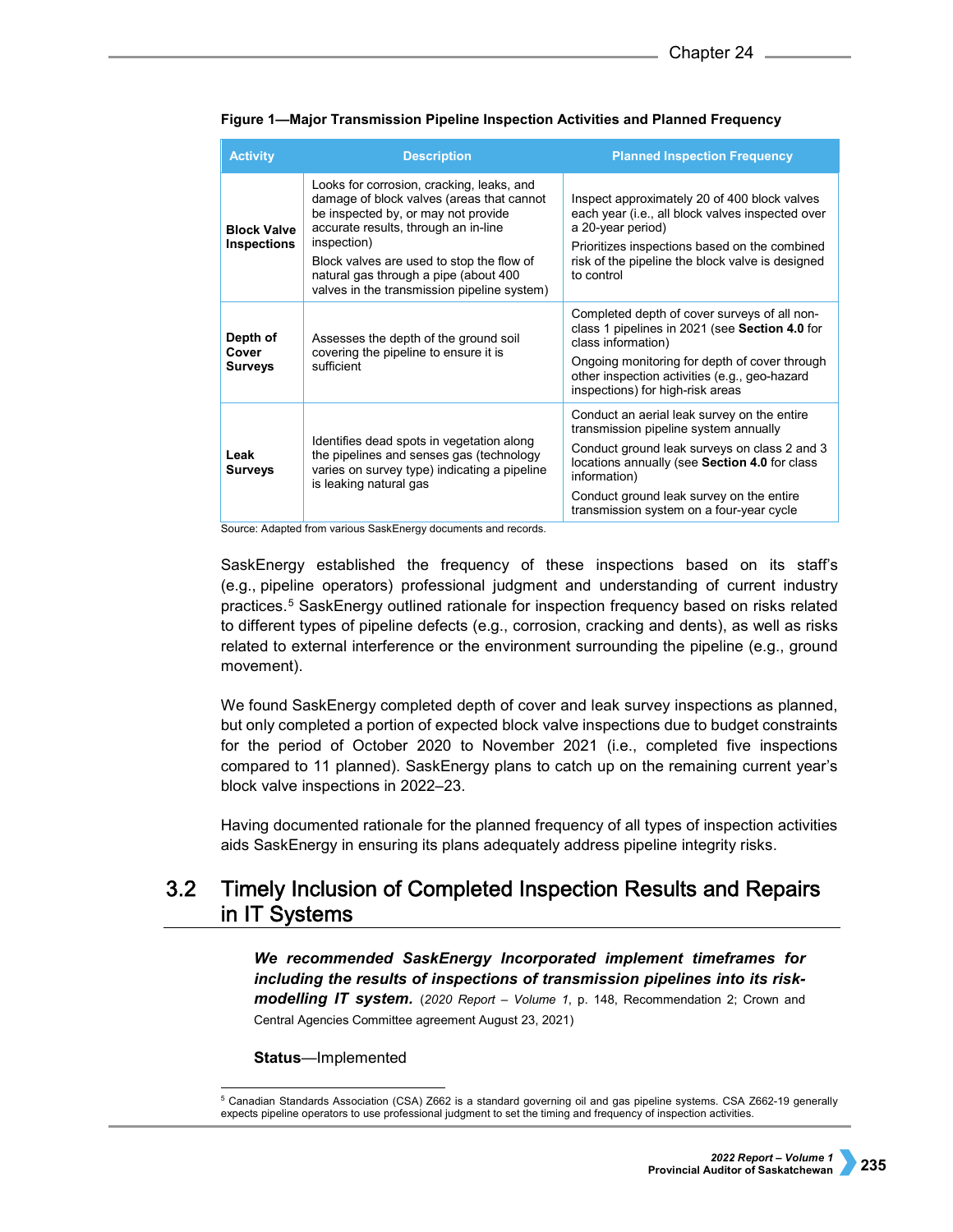*We recommended SaskEnergy Incorporated include the results of key inspection activities and repairs done during the year in its pipeline data storage IT system within specified timelines.* (*2020 Report – Volume 1*, p. 148, Recommendation 3; Crown and Central Agencies Committee agreement August 23, 2021)

**Status**—Implemented

SaskEnergy developed a mechanism to include inspection results and repair activities within its IT systems in a timely manner.

In-line inspections are a primary inspection activity to gather information about the structure and integrity of transmission pipelines. $6$  Inspection results provide current information about pipeline condition and timely entry into IT systems support reliable assessments of pipeline condition and effective decision-making. SaskEnergy uses contractors to conduct in-line inspections.

SaskEnergy developed a tracking tool (i.e., spreadsheet) to monitor when it receives inline inspection reports from contractors, reviews reports, conducts assessments, and approves them. The tool also tracks when staff enter inspection results and SaskEnergy's risk assessments into its IT system.

SaskEnergy uses the timeframes contractors include in their requests for proposals (e.g., 35 days for magnetic flux leakage in-line inspections) to guide when contractors are to submit final inspection reports. SaskEnergy tracks expected and actual report submission times.

SaskEnergy also developed reasonable timeframes for its staff's internal review of inspection results and tracks whether it meets its deadlines. For example, SaskEnergy aims to complete its review of an inspection report within 15 days of final report receipt, and conduct risk assessment and update its risk-modelling IT system within 25 days following its review of the report.

For the period of October 2020–November 2021, contractors sent SaskEnergy 18 final reports averaging 41 days from the date of completed inspection (e.g., ranging from 26 to 64 days). On average, SaskEnergy assigned risk ratings and entered this information into the risk-modelling IT system within 10 days of reports being reviewed (e.g., ranging from three to 15 days).

We tested three in-line inspection reports and found SaskEnergy followed its established process for review, assessment, and approval of in-line inspections, including documenting when each step was performed and by whom. SaskEnergy entered risk assessments based on these three inspection reports into its risk-modelling IT system within 15 days of its review of the reports.

Having final inspection results about the most recent pipeline condition in its risk-modelling IT system supports more reliable assessments of pipeline integrity. Reliable assessments of pipeline integrity in turn support the development of appropriate inspection plans and reduces the risk of pipeline failures.

<span id="page-3-0"></span><sup>&</sup>lt;sup>6</sup> In-line inspections provide non-destructing examination of the pipeline performed by equipment that can travel internally along a pipeline of six inches in diameter or greater. SaskEnergy uses several different in-line inspection tools; each tool has a different purpose (e.g., to find corrosion, stress corrosion, cracking, dents, seam defects, or to map the pipeline).